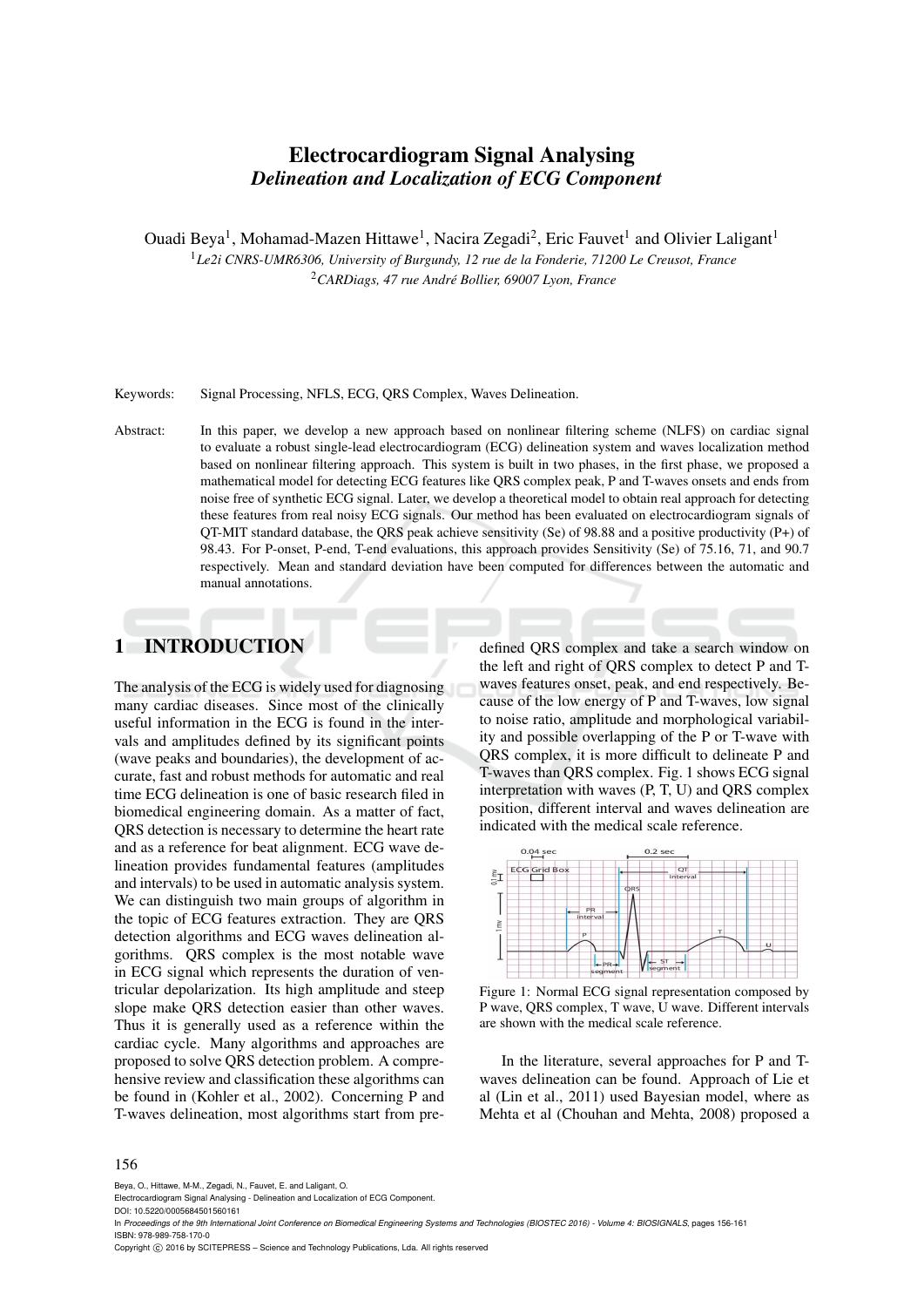new method using Support Vector Machine approach, likewise Martinez et al (Martinez et al., 2004) introduced wavelet-based delineation algorithm. The validation of the most recent algorithms for QRS detection is based on standard database, but most of P and T-waves delineation approaches are not evaluated on standard databases. Thus leads to problem in comparing performance of these methods accurately. In this work, we present a new approach to detect QRS complex peak, P and T-waves onset/end points. The performance is validated on the QT MIT database (Laguna et al., 1997). This paper is organized as follows: in Section 2, the concept of 1D Nonlinear Filtering Scheme (1D NLFS) will be explained, then we will present the mathematical model for features extraction from free of noise synthetic ECG signal in Section 3. In Section 4, the real approach for features detection derived from previous mathematical model will be presented. Section 5 contains evaluation and testing for this approach and a comparison with other methods results. Conclusion and future works will be presented in Section 6.

## 2 1D NON LINEAR FILTERING SCHEME (NLFS)

In 1D NLFS presented in (Laligant and Truchetet, 2010), Laligant et al propose to achieve edge detection and noise reduction in one stage using nonlinear derivative approach. This approach solved the problem of delocalization that appears in derivative approaches as well. In this scheme, author proposed to localize the edge according to the sign of the transition slope. If the slope is positive, the edge will be localized after the transition; if the slope is negative, it will be localized before. For decomposing the signal, two detector filters are introduced  $F_+(z)$  and  $F_-(z)$ regularized without zero in the center and are given in Equation 1 :

$$
F_{+}(z) = 1 - z^{-1} ; F_{-}(z) = -F(z - 1)
$$
 (1)

Author used a nonlinear operator T as a threshold for selecting the response. This scheme gives two signals given in equation  $2: Y_+$  which contains response for positive slope edge points, and *Y*<sup>−</sup> which contains negative slope edge points.

$$
Y_{+} = T(F_{+}(z)S(z)) \; ; \; Y_{-} = -T(F_{-}(z)S(z)) \qquad (2)
$$

We can simplify this approach as follow. Two derivative filtering processes of the signal are applied in two different directions. In each direction only

the transitions with the same slope sign are retained as shown in the Fig. 2 and Fig. 3. The complexity of edge detection problem is reduced to the half by splitting the signal into two signals. This approach reduces the edge detection complexity into half by splitting the whole signal into two signals, each signal contains only one type of transitions; either with positive or negative slope.



Figure 2: (A) Original signal S(t), (B) local positions of increasing changes of  $S(t)$ ,  $(C)$   $Y+$  signal corresponds to localization positions of increasing changes of S(t).



Figure 3: (A) Original signal S(t), (B) local positions of decreasing changes of  $S(t)$ ,  $(C)$  Y- signal corresponds to the positions of decreasing changes of S(t).

#### 3 MATHEMATICAL MODEL

In this section, the mathematical model of our method that exploits  $Y_+$ ,  $Y_-$  signals to detect QRS peak, P and T-waves Onset/End points will be presented. This model will be built upon free of noise synthetic ECG signal generated by a dynamical model method presented in (McSharry et al., 2003). Two main algorithms will be discussed in this model, two main algorithms, the first one for QRS peak detection, and the second for detecting onset/end of P and T-waves.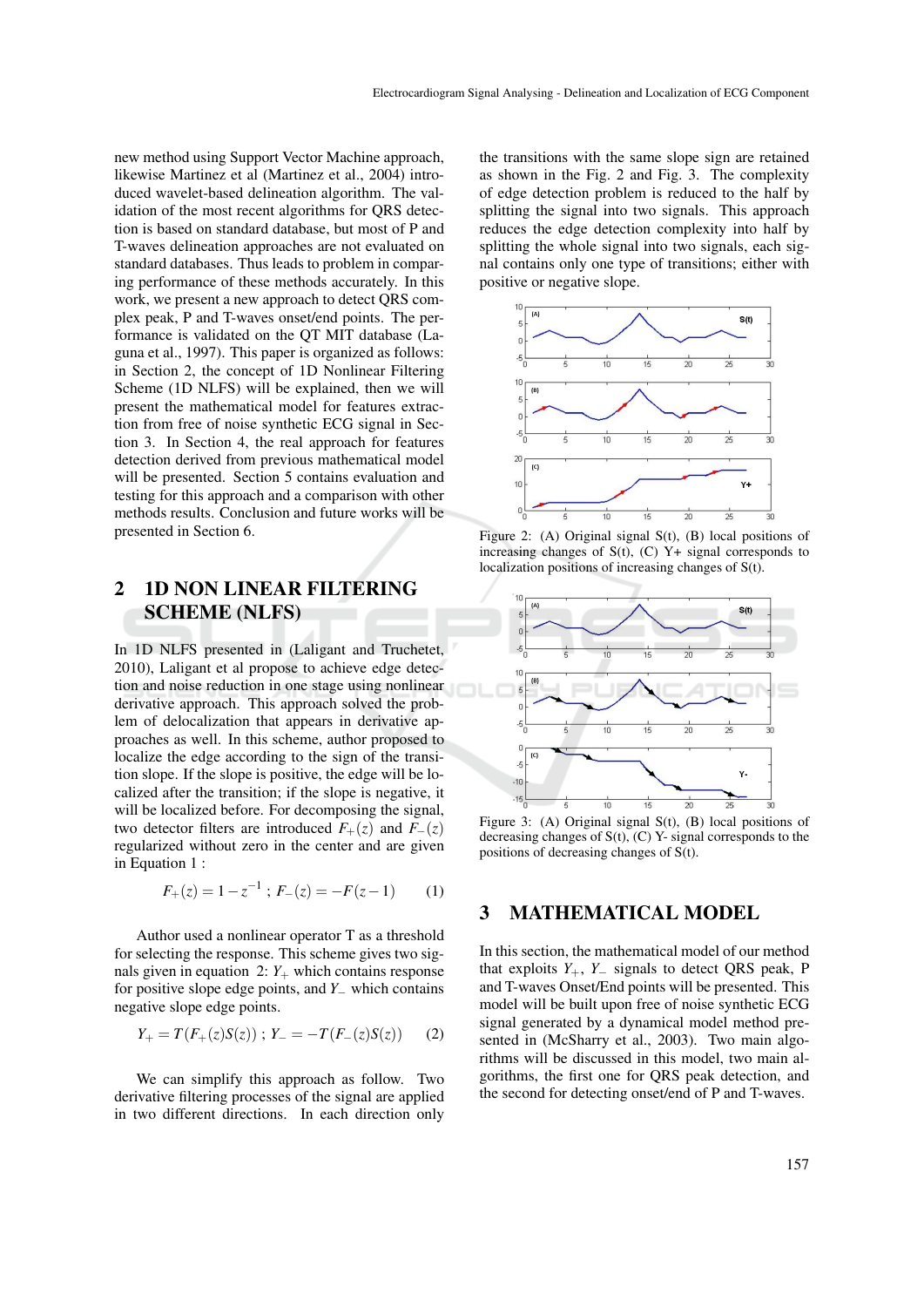#### 3.1 QRS Complex Detection

The detectig of QRS peak is the starting point for any ECG signal analysis process. So in this model, it will be detected as follows: Applying 1D NLFS on ECG signal to get  $Y_+$  signal. Differentiating  $Y_+$  signal to get to  $diff +$  signal. Then,  $diff +$  will be thresholded to set all its values that are under threshold to zero, whereas threshold value is 60% of the max value in  $di fY + signal$ . The  $T di fY + signal$  is obtained, this signal contains a series of Gaussian peaks, each one of them corresponds to one QRS first rising half (QR segment). Linear search process within  $T \frac{diff}{Y}$  will be applied and the end of each peak gives the index of QRS peak after shifting it by two samples forward. Shifting forward is applied to compensate the part of peaks eliminated in thresholding step. Fig. 4 shows QRS peaks detections algorithm steps.



Figure 4: (a) Original ECG signal , (b) Y+: increasing changes of ECG signal, (c) dif  $(Y+)$ : differentiation of  $Y+$ signal, (d) TdifY+: threshold of  $diff(Y+)$  signal in order to obtain QRS complex localization.

#### 3.2 P and T Waves Localization

QRS peak detection is used to determine boundaries of search windows that should contains P,T-waves. This search window falls on the right of QRS complex from T-wave and on the left from P-wave. After considering features of synthetic ECG model that represents free of noise normal ECG signal, boundaries of P and T-waves search window will be given by Equations (3) and (4). Once localized peaks R positions  $(Pos(R))$  in QRS complex, we determine limitations (start and end positions) of search windows which should contain the airwaves P and T.

$$
P_{on} = Pos(R) - 40ms; P_{end} = Pos(R) - \frac{RR}{2}
$$
 (3)

$$
T_{on} = Pos(R) + 40ms; T_{end} = Pos(R) + \frac{RR}{2}
$$
 (4)

Where (*Pon*, *Ton*) and (*Pend*, *Tend*) represent respectively beginnings and ends of search windows that we want to detect onset/end points. RR represents the distance between two adjacent QRS peaks. The constant 40*ms* is determined via experiments on normal synthetic ECG signal. For onset point detection, The part of Y+ signal that falls between *w*0 , *w*1 will be differentiated to give a feature signal that all its values are zeros except Gaussian peak starts at the onset of P or T-wave and end at the peak of P or T-wave. Linear search through this feature signal will be applied to find start of this Gaussian peak that corresponds to onset point. For end point detection, the part of Y-



Figure 5: (a) P wave form, (b)  $Y+$  signal corresponds to the positions of increasing changes of P wave,  $(c)$  dif(Y+) differentiation of Y+ signal. ATIONS

signal that falls between *w*0 , *w*1 will be differentiated to give a feature signal that all its values are zeros except Gaussian peak starts at the peak and ends at the end of P or T-wave. Linear search on this feature signal to detect the end of this peak that corresponds to end point will be applied. Fig. 5 and Fig. 6 show an example for of P-wave onset/end detection steps respectively. This mathematical model faces several challenges in real ECG signals like noise and variable morphologies of P and T- waves. These challenges make it inapplicable on real ECG signals. So, starting from this model we developed our approach for detecting QRS peak, P and T-waves onset/end points from real noisy ECG signals that will be presented in next section.

## 4 REAL ECG FEATURES EXTRACTION APPROACH

The backbone of this approach is the previous presented theoretical model. Real approach will show the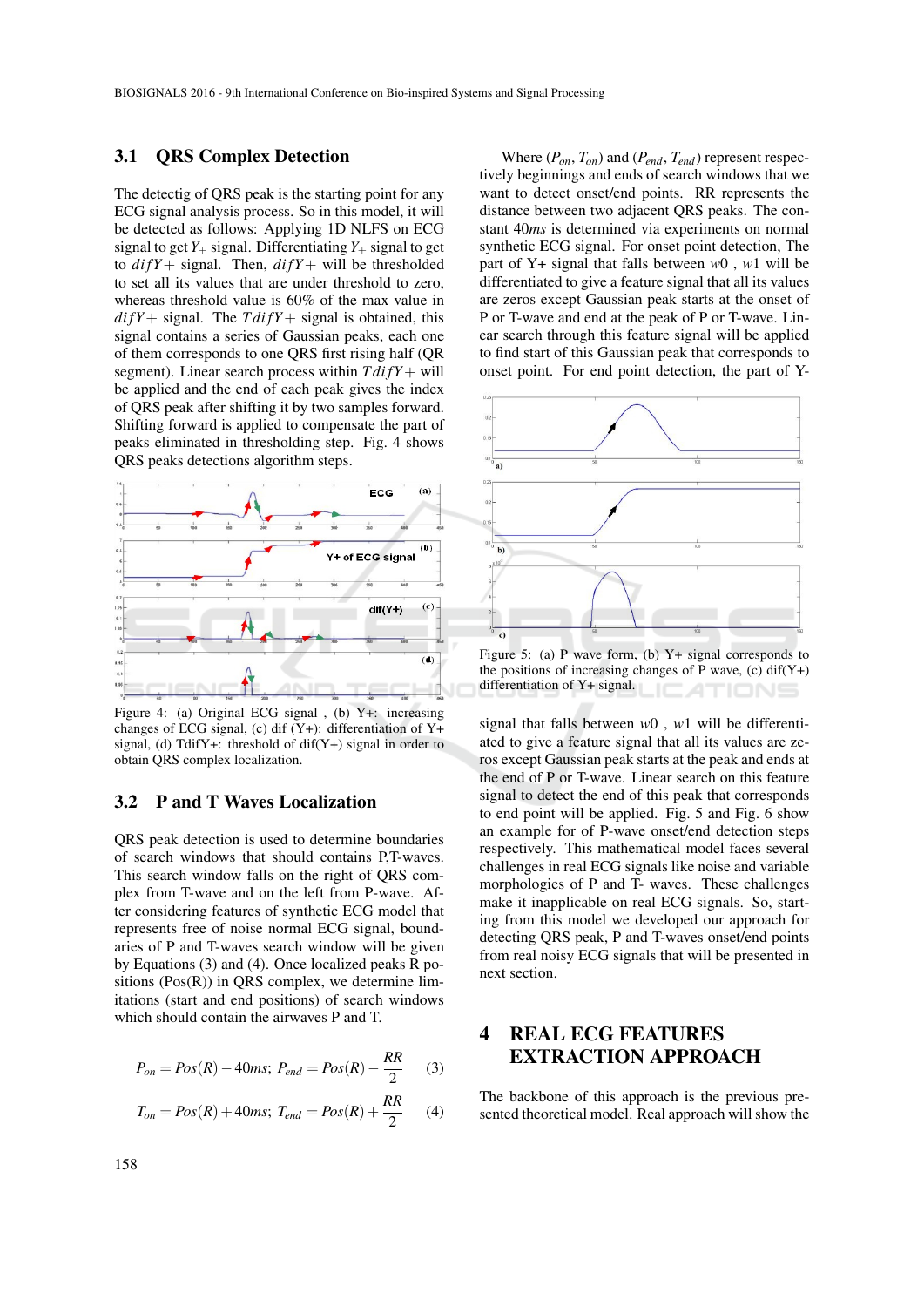

Figure 6: (a) P wave form, (b) Y- signal corresponds to the positions of decreasing changes of P wave,  $(c)$  dif(Y-) differentiation of Y- signal.

differences applied to overcome mathematical model challenges. Besides, we will discuss new challenges emerged in front of this approach, and what are the best ways to overcome them. This approach starts by QRS complex peak detection and proceeds for P and T-waves delineation.

## 4.1 Onset/End Points of P and T-waves Detection

Step 1: Preprocessing. The notable amplitude of QRS peak and the steep slope that it has are main two features that we are exploiting in our derivative approach to build QRS peak detection algorithm. In real ECG signal, sharp noise transitions could be existed in the signal. These sharp noise singularities could be detected as QRS complex because they have same features of high amplitude and steep slope. So, moving average filter to eliminate such singularities has been applied on ECG signal. Step 2: 1D NLFS. After filtering, 1D NLFS approach has been applied on the filtered ECG signal to get, Y+ signal. Step 3: Obtaining Feature Signal. Applying differentiation process on the Y+ signal to get difY+ signal. The main purpose of this process is converting the rising transition in this signal into Gaussian peaks. Then, thresholding difY+ to get TdifY+ signal which set all its values to zero except which are higher than Thresh value determined in equation (5).

$$
Threshold = 0, 6 * max(difY_{+})
$$
 (5)

Step 4: Linear Search. Linear search process will be applied on  $T \frac{di}{Y} +$  signal, and register the index of the end of each peak. Step 5: QRS Peak Detection. After determining the end of each peak *w*0 , a narrow search window around it on the original ECG signal

ECG  $(w0-5, w0+5)$  will be defined. Within this narrow window, the local maximum value will be considered as QRS peak point. Step 6: Iteration. Repeat Step 4 and 5 either up to detecting all required R peaks in the signal or up to reach the end of the signal. Step 7: Defining RR Line. Subtract the index of each R peaks from previous R peak index value to find RR line which represents the heart rate.

## 4.2 P and T-wave Delineation in Real ECG Signal

To give clear indication about how much this approach is robust to noise, we will delineate P and T-waves in *QTMIT* database that contains certain amount of noise without using any denoising procedure in this part of our approach. The first step in detecting onset/end points is determining boundaries of search window that contains P and T-waves. These boundaries will be defined exactly in the same way used in the mathematical model and given in equations (3), (4). Obtaining feature signal by normal differentiation step on  $Y+$ ,  $Y-$  as we did in the mathematical model is not efficient. The main two reasons are the noise that comes from different sources to ECG signal and the changes in amplitude of real ECG signal between main cardiac waves like P, QRS and T waves that comes basically from muscles electrical activity.

$$
S(i) = Y(i+8) - Y(i) \quad (6)
$$

The proposed solution for this problem is applying differentiation process with a wide step about 32 ms for parts of Y+, Y- that fall in region of interest i.e. between *w*0 , *w*1. The sampling rate in *QTMIT* database ECG signals is 250 Hz (i.e: 32 ms) equals 8 samples (*sp*). This differentiation step will reduce the effect of noise and still gives a clear indication for onset/end position within  $Y_+$ ,  $Y_-$ . Equation (6) shows the feature signal obtained for detecting onset/end points: As in the mathematical model, Y+ signal is used for onset points detection by considering the index of maximum value in S(i) feature signal as index for onset point. Y- Signal is used for end points detection by considering the index of minimum value in S(i) feature signal as index of end point after shifting it forward with 8 samples.

## 4.3 Limits of NLFS Approach Applied on Real ECG Signal

Like other methods and approaches in this field of research, this approach has its own limits like: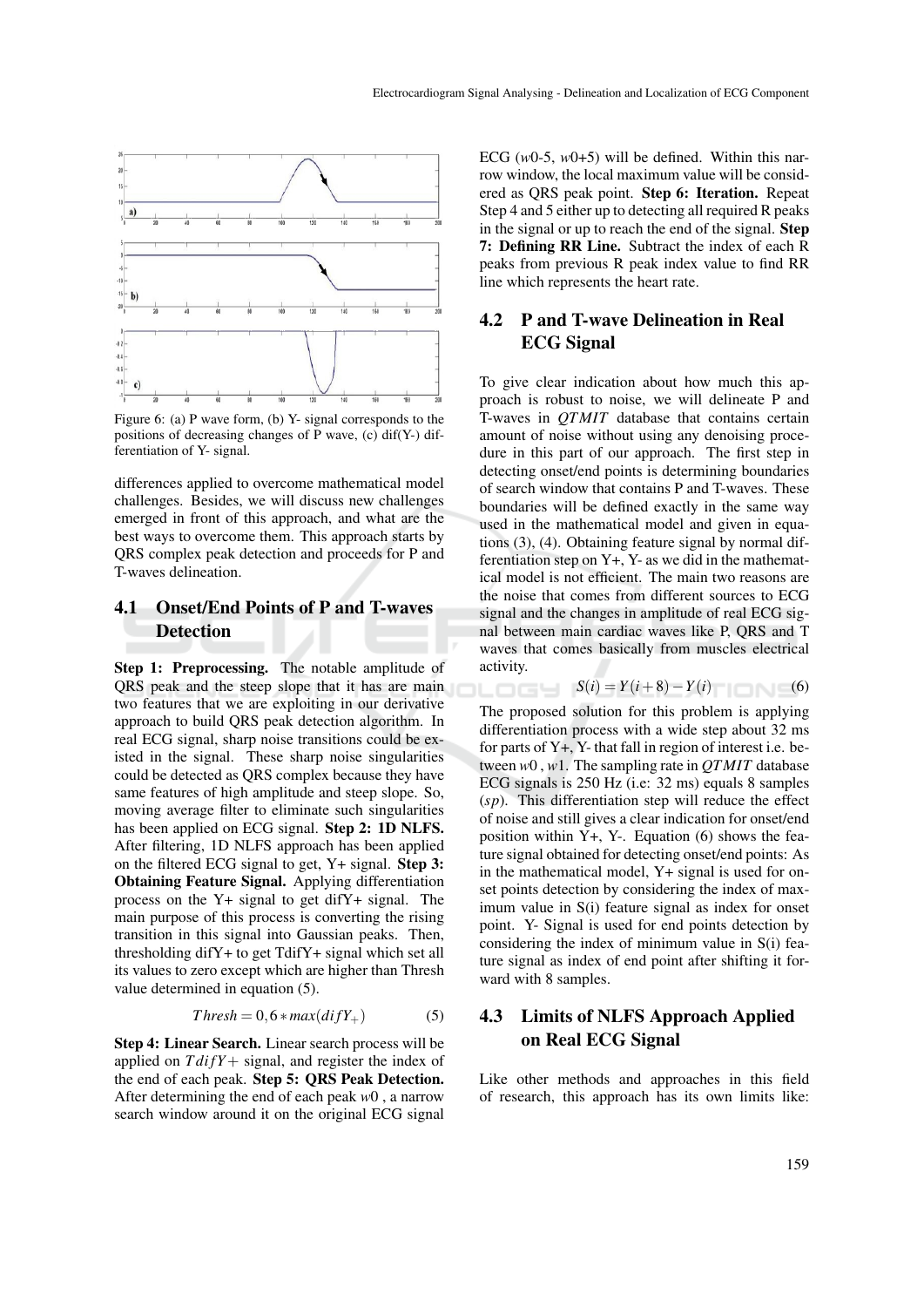1) Static thresholding used in *QRS* peak detection algorithm: fixed threshold is used for this task, and this fixed thresholding may lead to false positive detection in some rare cases of ECG signal such as record 117 in MIH-BIT Arrhythmia database (Moody and Mark, 2001) where height of T-wave amplitude is more or less the same of *QRS* complex amplitude. 2) Static boundaries determination for search windows to detect onset/end points of P or T-wave: In some special cases of ECG signal P or T-wave is overlapped with QRS complex. This overlapping makes onset/end points fall out of search window. 3) Dependency of onset/end detection: P and T-waves

delineation is started from QRS peak defined in previous step. So, if there is error in R peak detection this will lead to error in P and T-waves delineation.

4) There are unusual morphologies for P and T-waves could be existed in real ECG signals like inverted or bi-phasic waves, presented approach unable to deal with them.

## 5 EVALUATION AND TESTING

Because there is no golden rule to determine the peak, onset and end of the ECG waves, the validation of such algorithms must be done using manually annotated databases like *QTMIT* database [5]. This database was developed for wave limits validation purposes and it provides cardiologist annotations for at least 30 beats per recording, with marks including *QRS* complexes, P and T waves peaks, onsets and ends. The *QT DB* also includes, for 11 out of its 105 records, an additional annotation performed by a second cardiologist. Twelve records from this database are selected to calculate the mean error (ME), Standard Deviation (SD) for difference between our approach detection and manual annotations existed. Then we calculate the Sensitivity (Se) and the Positive Predictivity (P+) values. Se=TP/(TP+FN), and P+=TP/(TP+FP). Where TP represents True positive, FP represents False Positive, FN represents False Negative parameters. For deciding to any one of these choices our approach detection results belong, we will consider standard deviation accepted error by cardiologist in any ECG automatic analysis system presented in (Zywietz and Celikag, 1991).

Table. 1 shows standard deviation  $\sigma$  in (ms) of maximum accepted error for these points detection.

Table. 2 shows the result of applying our approach on the subset of QTMIT database that contains about 300 annotated beats. We can note there is no result for T-onset point, because it is not annotated manually in QTMIT database. The visual observation shows

 $\sigma(ms)$  | 10.2 | 12.7 | 6.5 | 11.6 | 30.6 Table 2: Performance on subset of *QTMIT* database.

analysis.

|                         | $ME$ ( <i>ms</i> ) | $SD$ $(ms)$ | Se    | P+    |
|-------------------------|--------------------|-------------|-------|-------|
| ${\rm P}_{onset}$       | 1.48               | 11.55       | 75.16 | 75.16 |
| $P_{end}$               | $-1.747$           | 13.57       | 71    |       |
| $\mathrm{R}_{\it peak}$ | $-3.251$           | 2.487       | 98.43 | 98.88 |
| $\mathbf{I}_{end}$      | $-7.93$            | 12.396      | 90.7  | 90.7  |

Table 1: Accepted tolerances for standard deviation accepted error σ (ms) by cardiologist in any ECG automatic

Localization P on P<sub>end</sub> QRS on QRS end T end

that the performance of our approach for T-onset point should be close to T-end point performance.

For comparing results of this current work with the best algorithms and approaches in this field of research, this approach gives good results in general as a first version of this approach. It gives less competitive results for P-wave onset/end points, and gives good performance for T-end. For QRS peak detection gives good and competitive results. Despite it gives lower values numerically, it is still promising approach for following reasons: 1) It represents the first initiative to exploit 1D NLFS approach in signal decomposition. 2) It is single-lead based, fast and robust to noise approach which makes it convenient for real time ECG analysis systems. 3) There are several enhancements could be done on this work which can lead to enhance its performance and decrease its limitations.

Table. 3 represents a comparison among this approach and best existing approaches in this field like wavelet- approach presented in (Martinez et al., 2004), and Low Pass Differentiation approach presented in (Laguna et al., 1994), and Bayesian detection-estimation algorithm presented in (Lin et al., 2011). We can note that our approach gives lower standard deviation error and lower Sensitivity Positive. In Table. 3 we can note that our approach gives lower standard deviation error and lower Sensitivity, Positive Predictivity in the same time. The main reason may be behind this paradox that other approaches used wider accepted error than we considered in our approach for calculating Se, P+. Table. 3 shows QRS complex localization and delimitation by applying NFLS approach on electrocardiogram signals from QTMIT database, these results are obtained quickly and with high precision.

#### 6 CONCLUSION

In this work, a new single-lead based fast and robust to noise approach for ECG signal features detection is presented. This algorithm could be exploited as a part